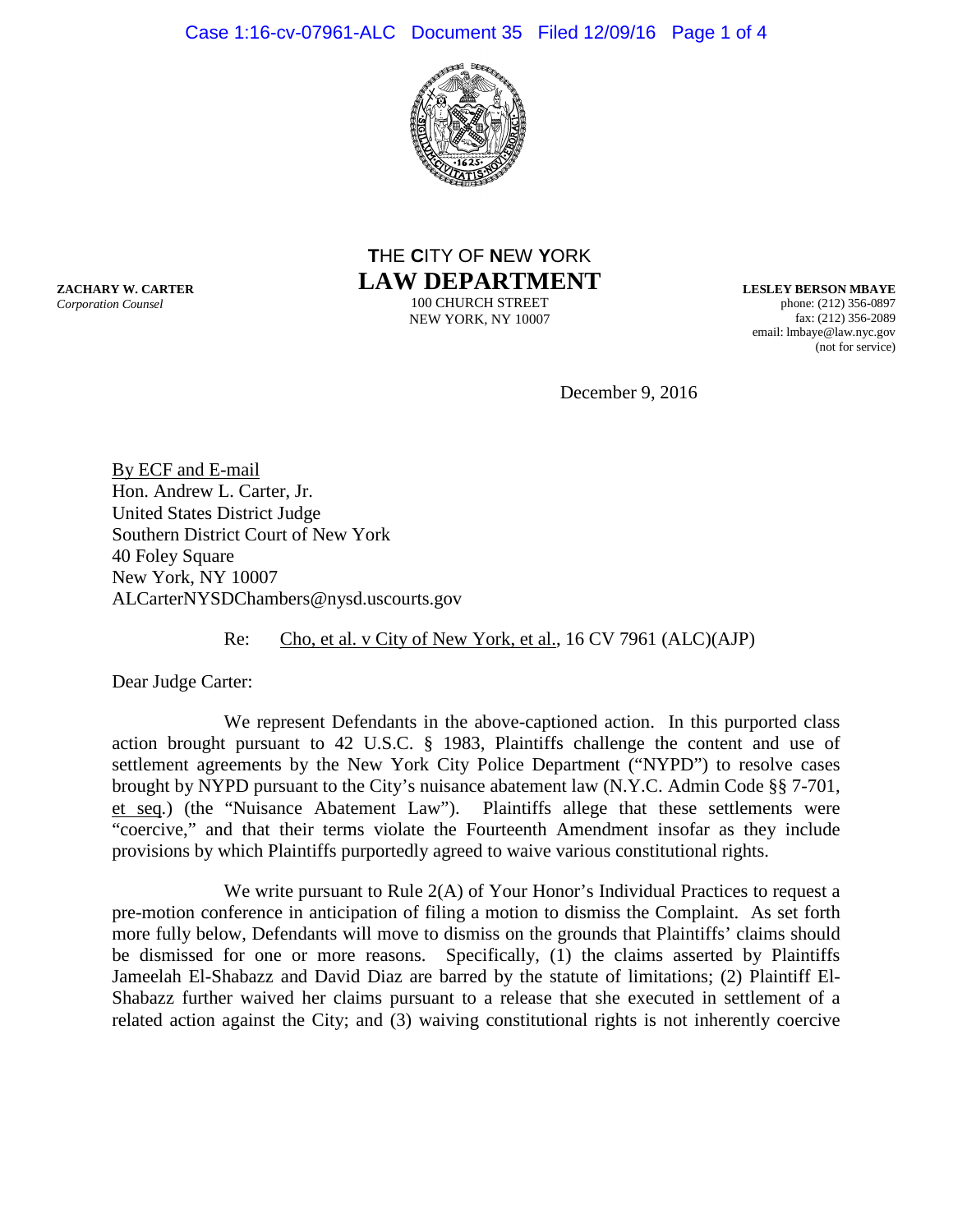and, regardless, Plaintiffs Sung Cho, Nagle Washrite  $LLC^1$  $LLC^1$ , and El-Shabazz were represented by counsel when they agreed to the challenged settlements. Moreover, none of the Plaintiffs have alleged that they are reasonably likely to be subject to another nuisance abatement action in the future. Thus, Plaintiffs lack standing insofar as they seek to permanently enjoin NYPD from entering into future settlement agreements with Plaintiffs to resolve a future nuisance abatement actions brought against them by NYPD.

## **The Claims of Plaintiffs El-Shabazz and Diaz are Barred by the Statute of Limitations**

The statute of limitations on a § 1983 claim arising from a stipulation of settlement is three years, and accrues on the date the plaintiff signs the settlement stipulation. See Holiday v. Martinez, 68 F. App'x 219, 222 (2d Cir. 2003) (affirming dismissal on statute of limitations grounds of plaintiffs' substantive due process challenge to settlement agreement to exclude her adult son from her residence). Plaintiffs El-Shabazz and Diaz signed their stipulations of settlement on September 29, 2011 and September 6, 2013, respectively. See Compl. at  $\P$  87-90 (El-Shabazz),  $\P$  71-74 (Diaz).<sup>[2](#page-1-1)</sup> The instant Complaint was filed on October 12, 2016 – five years after the stipulation of Plaintiff El-Shabazz, and three years and one month after that of Plaintiff Diaz. Thus, the claims of Plaintiffs El-Shabazz and Diaz are time-barred.

# **Plaintiff El-Shabazz Waived all Claims Against Defendants**

Plaintiffs allege that Plaintiff El-Shabazz settled a prior lawsuit against the City for wrongful arrest and imprisonment for \$12,500 for herself and \$25,000 for her son arising out of events that precipitated NYPD's nuisance abatement in which El-Shabazz was a defendant. See Compl. at ¶¶ 79-82. Plaintiff was represented by counsel in that lawsuit and, on February 3, 2012, signed a release as a part of that settlement (the "Release"). Pursuant to the Release, Plaintiff El-Shabazz waived all claims against Defendants, known or unknown, based on any event occurring on or before the date of the Release. Plaintiff El-Shabazz's claim in this matter, however, is premised on the nuisance abatement settlement she signed on September 29, 2011 (Compl. at  $\P$  87) – four months before she executed the Release. Accordingly, any claims predicated on that settlement agreement are barred by the Release, and must be dismissed. See Staples v. Acolatza, No. 14-CV-3922, 2016 U.S. Dist. LEXIS 153764, at \*7 (S.D.N.Y. Mar. 9, 2016) (collecting cases where courts in this district have held that similarly phrased releases bar claims for alleged conduct occurring before the release).

<span id="page-1-0"></span> $<sup>1</sup>$  Plaintiff Nagle Washrite LLC is the business entity formed by Plaintiff Sung Cho, and of which</sup> he is the sole member. See Compl. ¶ 39. Defendants' arguments as to Plaintiff Cho therefore apply with equal force to Nagle Washrite LLC.

<span id="page-1-1"></span> $2$  Both stipulations were so ordered by justices of the New York State Supreme Court and are publically filed documents. Thus, the Court may take judicial notice of these settlement agreements. See Waters v. Captain Douglas, No. 12-CV-1910, 2012 U.S. Dist. LEXIS 165151, at \*6 (S.D.N.Y. Nov. 14, 2012) ("Publicly filed stipulations of settlement are subject to judicial notice."). Defendants plan to attach copies of these so-ordered stipulations, and Plaintiff Cho's so-ordered stipulation to their motion papers.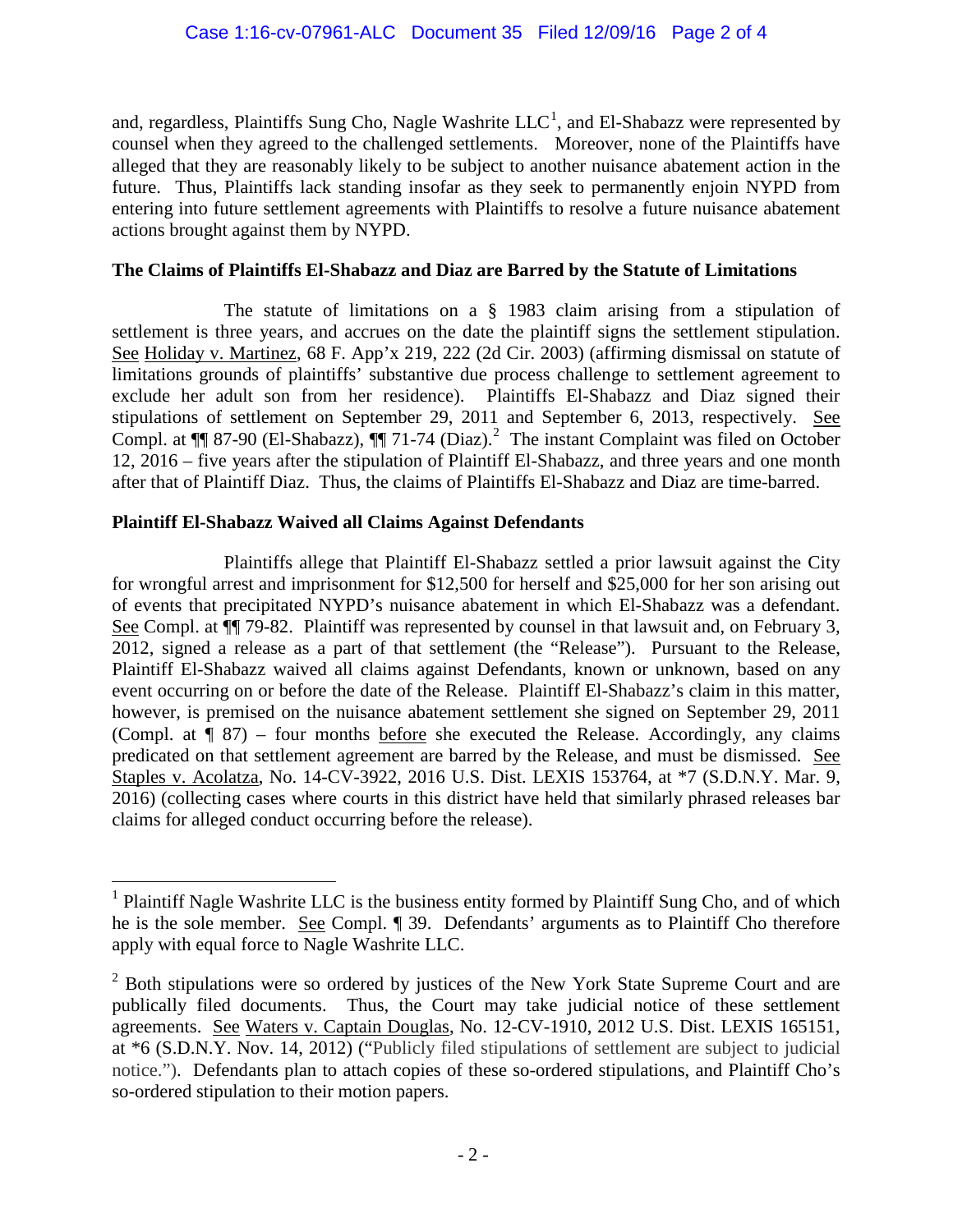### **Waiving Constitutional Rights is Not Inherently Coercive and, Regardless, Plaintiffs Cho and El-Shabazz Were Represented by Counsel when Signing their Settlement Stipulations**

Plaintiffs allege that their respective stipulations of settlement are coercive because these agreements allegedly waived certain of their constitutional rights. See Compl. ¶¶ 52-53, 89. It is well-settled that "[i]t is a fundamental proposition that constitutional rights…can be waived if the waiver is knowing and voluntary." United States v. Stern, 312 F. Supp. 2d 155, 172 (S.D.N.Y. 2003); cf. Colorado v. Connelly, 479 U.S. 157, 168 (1986) (noting that an arrestee may knowingly and voluntarily waive Miranda rights). Plaintiffs fail to plead facts demonstrating that the waivers at issue were not knowing and voluntary. In addition, Plaintiffs Cho and El-Shabazz were represented by counsel when they agreed to the settlements because those agreements were signed by their respective counsel. Indeed, Plaintiff El-Shabazz alleges that she retained a Legal Aid attorney who signed the settlement agreement on her behalf. See Compl. at ¶¶ 87-90. Since Plaintiffs El-Shabazz and Cho were represented by counsel and have failed to allege that they lacked the capacity to understand their attorneys' advice, their stipulations were not unlawfully coerced. See Rispler v. Spitz, 377 F. App'x 111, 112 (2d Cir. 2010) (denying plaintiff's motion to vacate settlement where he had been represented by counsel and could not demonstrate a lack of capacity to enter into the agreement); Smylis v. City of New York, 25 F. Supp. 2d 461, 465 (S.D.N.Y. 1998) (rejecting plaintiff's claim of coercion where he was represented by counsel and agreed to a stipulation of settlement resolving charges against him in an administrative proceeding). Plaintiff Diaz similarly does not allege a lack of capacity to understand the agreement he entered into, or allege any facts that plausibly establish that his waiver was not knowing or voluntary.

## **Plaintiffs Lack Standing Insofar as They Seek Prospective Injunctive Relief**

To have standing to bring a claim for injunctive relief, a plaintiff must demonstrate a likelihood of future harm. See Shain v. Ellison, 356 F.3d 211, 216 (2d Cir. 2004). Past injury is insufficient to satisfy this burden. Id. (citing DeShawn E. by Charlotte E. v. Safir, 156 F.3d 340, 344 (2d Cir. 1998) and O'Shea v. Littleton, 414 U.S. 488, 495-96 (1974)). It is similarly insufficient to allege that a past harm was the result of an official policy. See Shain, supra, at 216 (citing City of Los Angeles v. Lyons, 461 U.S. 95, 101-102 (1983)).

The Nuisance Abatement Law authorizes the City, in certain situations, to obtain a temporary restraining order prohibiting enumerated illegal activities at a physical location or to temporarily close a physical location where such illegal activities have occurred. See N.Y. Admin Code § 7-703 (defining public nuisances as, *inter alia,* gun crimes, prostitution, gambling, drug sales and violations of the Alcoholic Beverage Control Law); see also id. § 7- 709-710. For Plaintiffs to have standing to seek prospective injunctive relief in this case, they would have to allege, at a minimum, that there was a non-conjectural likelihood that future criminal activity would occur in their residence or business so as to trigger a nuisance abatement action. None of the Plaintiffs have so alleged. Instead, the only harm alleged in the Complaint arises from the settlement agreements they signed to resolve past nuisance abatement actions. See Compl. ¶¶ 52-55, 74, 76, and 89. This is insufficient to confer standing to seek prospective injunctive relief and, therefore, any claims for such relief should be dismissed.